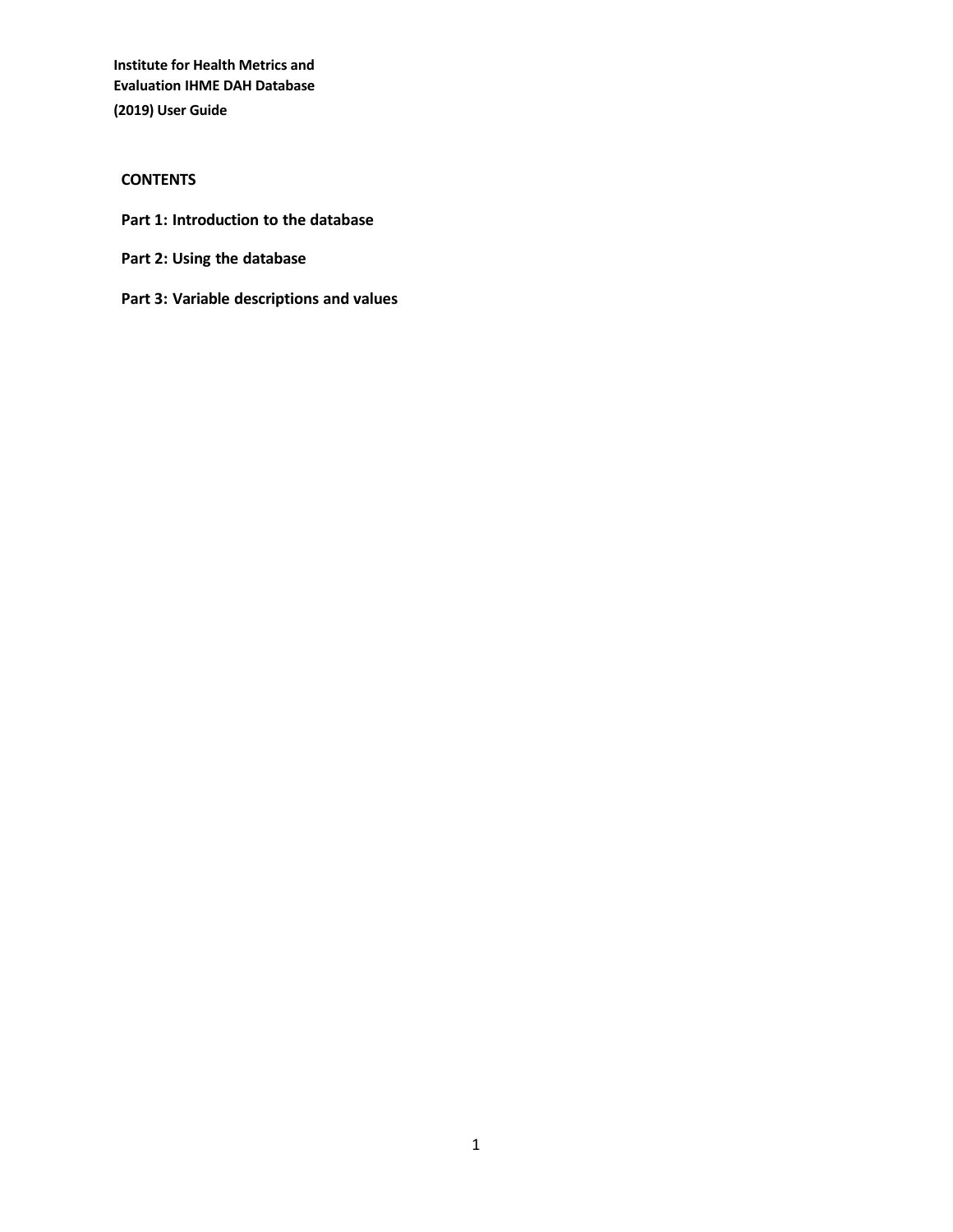#### **Part 1: Introduction to the database**

The IHME DAH Database enables comprehensive analysis of trends in international disbursements for health from sources of funding, channels of funding, for recipient countries/geographic regions, health focus areas and program areas. In order to understand the framework used to track DAH, we recommend that users of the IHME DAH Database 2019 review the *Financing Global Health 2018* report and its online methods appendix. Both resources can be found at [http://www.healthdata.org/policy-report/financing](http://www.healthdata.org/policy-report/financing-global-health-2018-countries-and-programs-transition)[global-health-2018-countries-and-programs-transition.](http://www.healthdata.org/policy-report/financing-global-health-2018-countries-and-programs-transition)

**Overview of variables:** The main variable in this dataset is development assistance for health (DAH). The data are disaggregated at the year, source, channel, double counted transfers and recipient country level, so that these variables together are the unique identifiers.

**Development Assistance for Health (DAH)** is the financial and in-kind resources transferred from major health development agencies to low-income and middle-income countries with the primary intent of improving or maintaining health. In this dataset, it is tracked from source to channel to recipient country, region, health focus area and program area. DAH is funded by the channel's corresponding income, or funds transferred from a source to the channel. Disbursements to specific health focus areas can include transfers between two channels, which can be captured in data from both channels. Duplicate transfers are removed before calculating DAH for each health focus areas, recipient region, etc. The dataset contains two elimination variables which identify double counting observations. These duplicate transfers are described on Page 3.

**Source** distinguishes where funds originate from, such as private versus public funds from a particular donor country.

**Channels** are the agencies through which funds are disbursed. (See Part 3 of this guide for detailed information on the definitions and admissible values of these variables).

**Health Focus Areas (HFAs)** include Maternal and Child health (MNCH), HIV/AIDs, Malaria, Tuberculosis, Other Infectious Diseases (OID), Non-communicable Diseases (NCD), Sectorwide Approaches/Health System Strengthening (SWAP/HSS).

**Program Areas (PAs)** are subcategories of HFAs detailed in Part 3.

All dollar values are reported in thousands of constant 2019 US dollars. Dashes indicate nonzero values under \$500 that, when rounded to the thousands place, would be rounded to zero. Negative values in the dataset result from eliminations of double counted transfers between certain channels, and redistribution of DAH between countries for countries and years that were backcasted. Data was backcasted for countries that divided into independent nations, such as Sudan and South Sudan in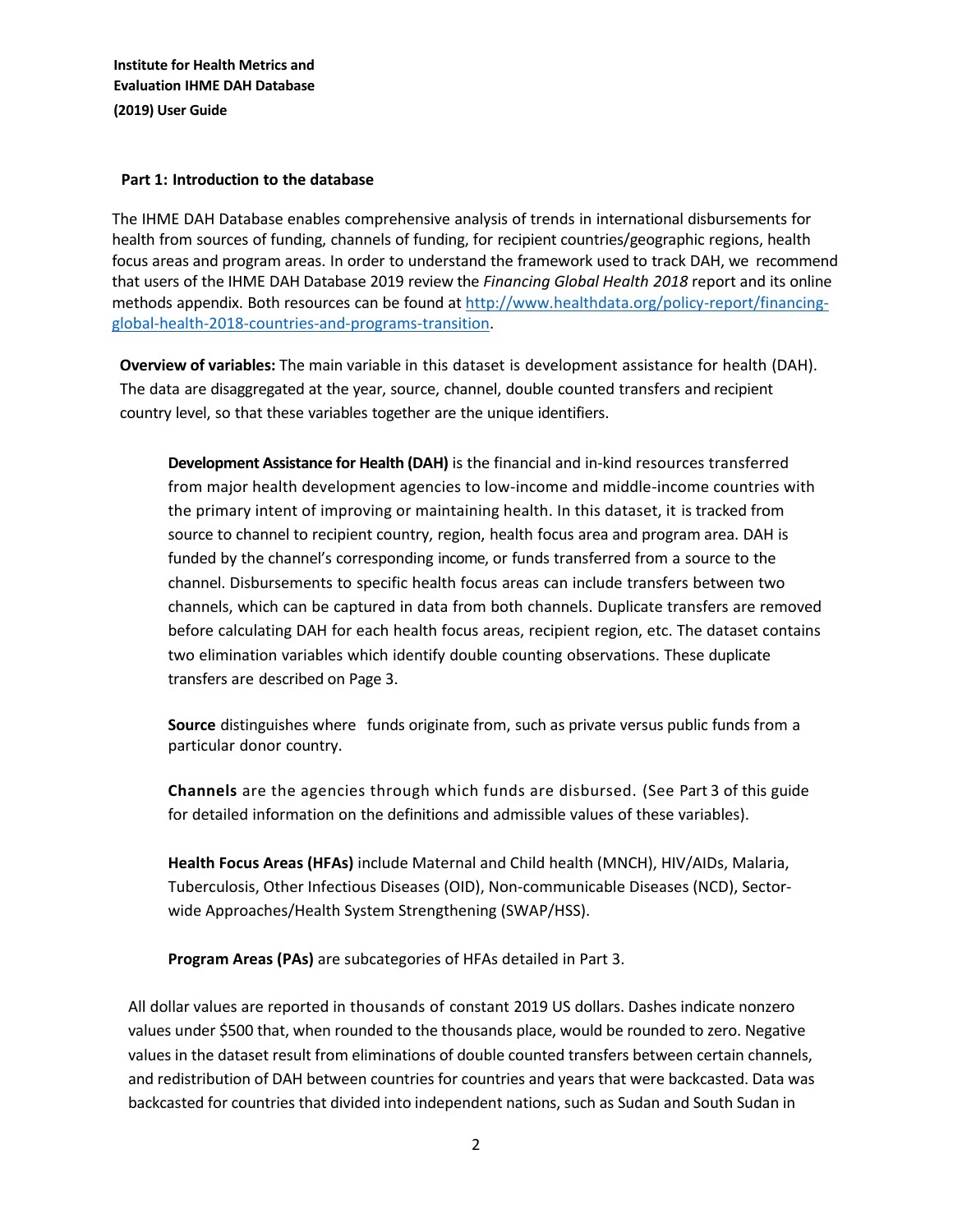2011, and Indonesia and Timor-Leste in 1999. Due to data limitations, regional- and country-level recipient data are not available after 2017.

Transfers between two channels, both of which are tracked in our database, must be removed before DAH can be summed. The code for removing these transfers can be found in Part 2 of this user's guide. These transfers include the following:

- **Funds flowing from the Bill & Melinda Gates Foundation (BMGF), US foundations, GAVI, and the Global Fund to fight AIDS, Tuberculosis, and Malaria to other channels that we track, including NGOs**. These funds are in essence reported in the initial (first receipt) channel's data and the final (last receipt) channel's data. We track the funds at the final channel of disbursement, so the funds reported by the initial channel of receipt are dropped.
	- **Funds flowing between UN agencies**. These include transfers between the Joint United Nations Programme on HIV/AIDS (UNAIDS), the United Nations Population Fund (UNFPA), the United Nations Children's Fund (UNICEF), the Pan American Health Organization (PAHO), and the World Health Organization (WHO). Funds reported by a UN agency channel as being sourced from another UN agency are dropped from the source agency. These funds are then captured in the outflow of the UN agency that received the funds. As Unitaid provides grantee information for the outflow of their funds, transfers to other agencies we track independently are dropped directly from the Unitaid analysis.
	- **Funds transferred from bilateral agencies to NGOs tracked through the USAID VolAg report.** These transfers are reported by both bilateral agencies and NGOs. For DAH by channel estimates, the transfers reported by NGOs in the VolAg report are subtracted from each bilateral channel's DAH, and NGOs are kept as the channel. Since funds are reported by NGOs as being from US or non-US public sources, US public funds are subtracted from the US bilateral channel's DAH, and non-US public funds are subtracted from each non-US bilateral channel's DAH based on each channel's share of total DAH. For DAH by source estimates, the transfers reported by NGOs already tracked through the VolAg report are dropped and the transfers reported by bilateral agencies are kept.
	- **Funds transferred from bilateral agencies to other channels that we track.** The OECD CRS dataset, through which we track funding contributed by bilateral agencies, also includes bilateral funding channeled through numerous other agencies including development banks, UN agencies, and public-private-partnerships. Since we track funding using data from those channels, we eliminate transfers from bilateral sources through these channels in order to avoid double counting. We identify double counted channel data using channel information in the CRS dataset, and drop funding disbursed through these channels.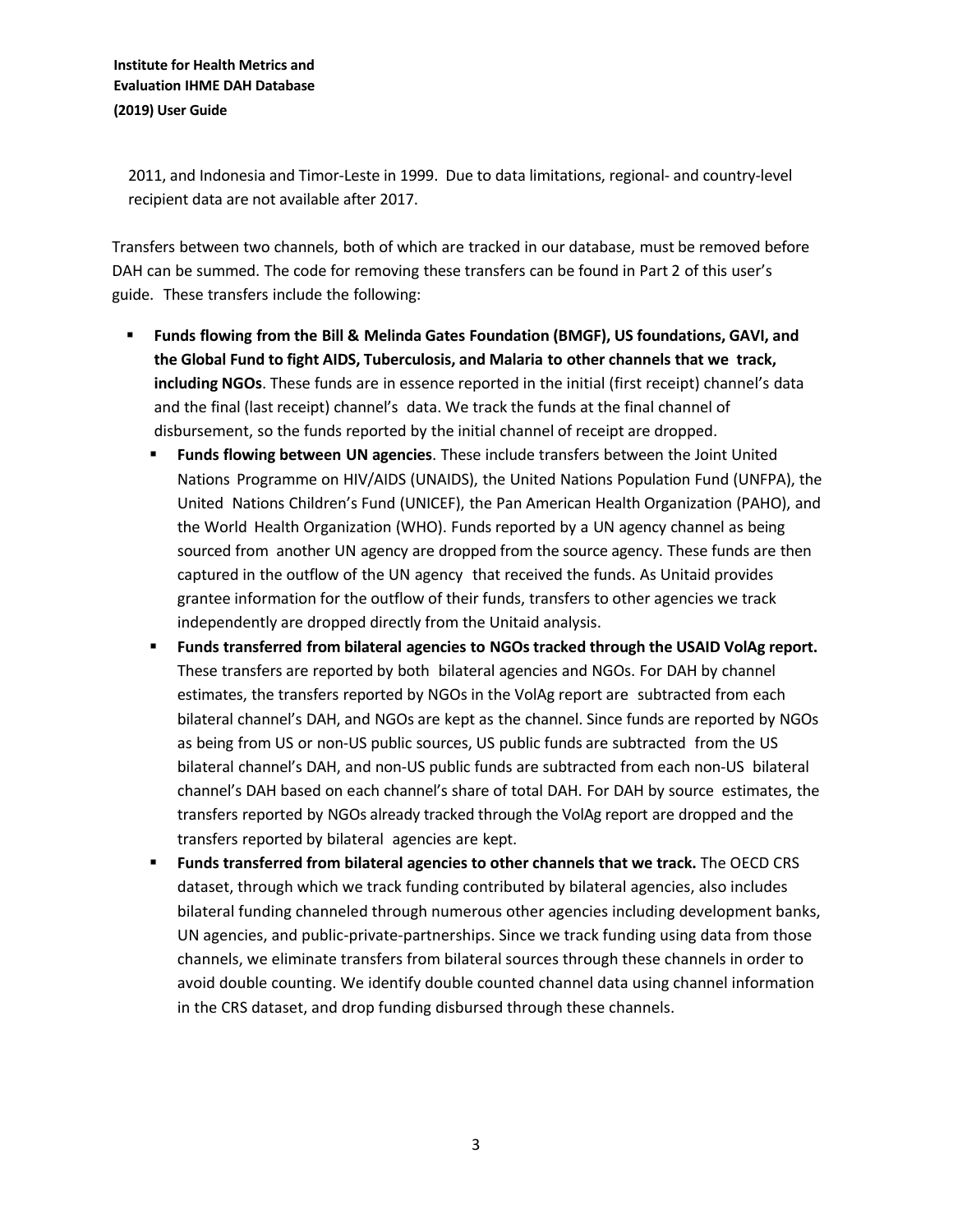#### **Part 2: Using the database**

The code below uses the IHME DAH Database 2019 to calculate DAH by channel, source, and recipient country. The code (1) removes transfers between channels that are captured more than once in the database, including transfers from BMGF to other channels, from one UN agency to another, and from GAVI and GFATM to other channels; (2) aggregates DAH by channel, source, or recipient country; (3) creates and exports two stacked bar graphs, DAH by channel from 1990-2019 and DAH by source from 1990-2019. The code is written in and for Stata 15.

Users can copy and paste this code into a Stata 15 editor.

// Using the IHME DAH Database (2019) to generate DAH by channel, source, and recipient country estimates.

// Copy and paste code into a .do file and run in Stata 15. clear all set more off

local DATA "FILL IN DATA PATH WHERE USER STORED DOWNLOADED IHME DATABASE" local OUT "FILL IN FOLDER PATH WHERE USER WANTS GRAPHS STORED" local deflate\_yr "19"

```
use "`DATA'\IHME DAH Database (2019).dta", clear
```
// Prepare data by dropping transfers between channels that are double counted

drop if elim\_ch == 1

drop elim\_ch

// Convert DAH variables to numeric values

destring \*dah\*, replace force

tempfile data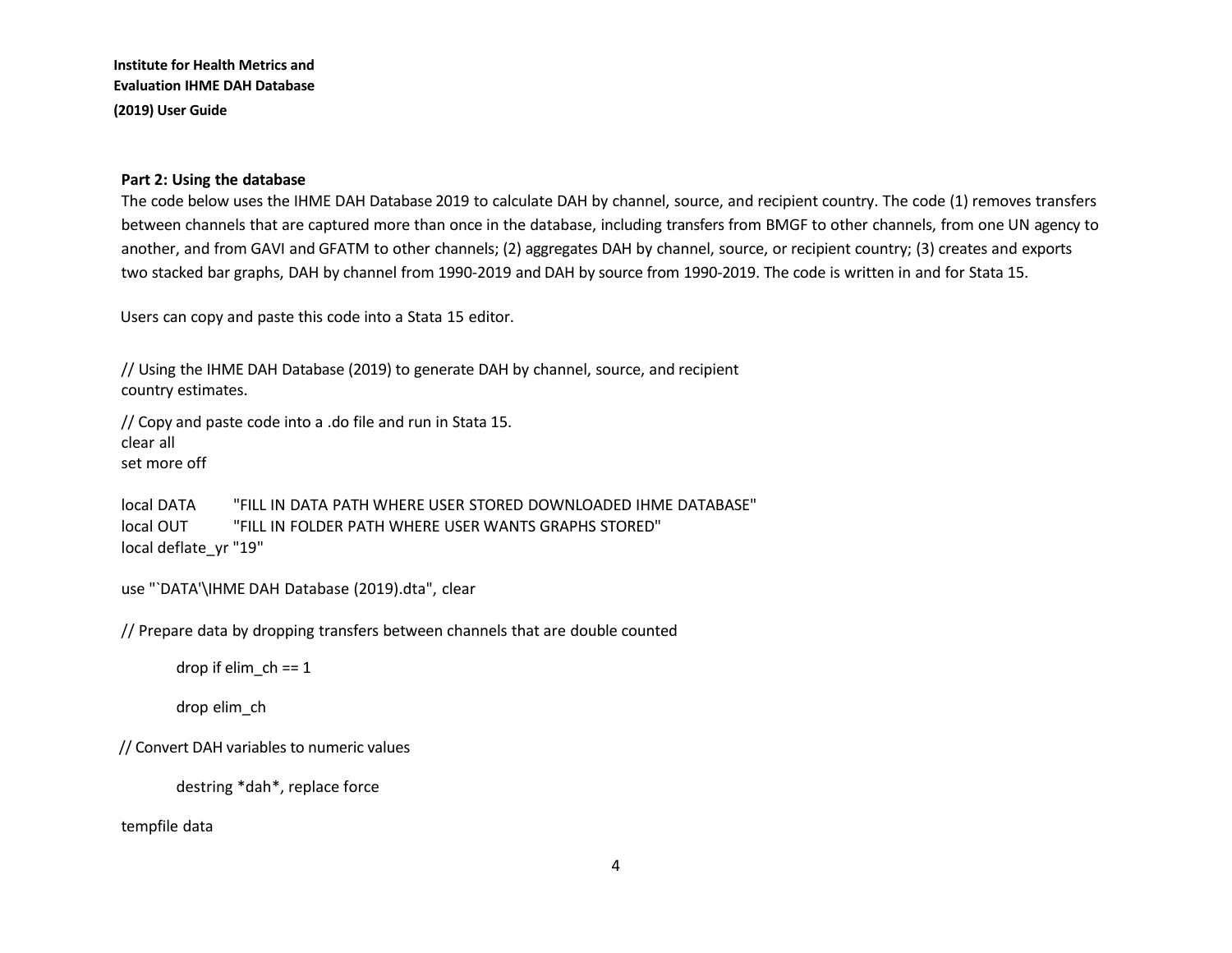save `data', replace

#### \*\* \*\*\*\*\*\*\*\*\*\*\*\*\*\*\*\*\*\*\*\*\*\*\*

// 1.) DAH by channel \*\* \*\*\*\*\*\*\*\*\*\*\*\*\*\*\*\*\*\*\*\*\*\*\*

use `data', clear

// Step 1: Calculate total DAH by channel of assistance collapse (sum) dah\_`deflate\_yr', by(year channel) rename dah\_`deflate\_yr' dah\_`deflate\_yr'\_ replace dah `deflate\_yr' = dah `deflate\_yr' / 10^6

reshape wide dah\_`deflate\_yr'\_, i(year) j(channel) string

```
egen dah `deflate_yr'_BIL_OTHER = rowtotal(dah_`deflate_yr'_BIL_* dah_`deflate_yr'_EC dah_`deflate_yr'_EEA)
egen dah `deflate_yr'_BIL_GRAPH = rowtotal(dah_`deflate_yr'_BIL_AUS dah_`deflate_yr'_BIL_CAN dah_`deflate_yr'_BIL_CHN
dah `deflate_yr'_BIL_FRA dah_`deflate_yr'_BIL_DEU dah_`deflate_yr'_BIL_GBR dah_`deflate_yr'_BIL_USA)
replace dah_`deflate_yr'_BIL_OTHER = dah_`deflate_yr'_BIL_OTHER - dah_`deflate_yr'_BIL_GRAPH
egen dah `deflate_yr'_REG_DB = rowtotal(dah_`deflate_yr'_IDB dah_`deflate_yr'_AfDB dah_`deflate_yr'_AsDB)
egen dah `deflate_yr'_other_UN = rowtotal(dah_`deflate_yr'_UNICEF dah_`deflate_yr'_UNFPA dah_`deflate_yr'_UNAIDS
dah `deflate_yr'_PAHO dah `deflate_yr'_UNITAID)
egen dah `deflate_yr'_WB = rowtotal(dah_`deflate_yr'_WB*)
```
// Step 2: Graph total DAH by channel of assistance

gr bar (sum) dah `deflate\_yr'\_BIL\_USA dah\_`deflate\_yr'\_BIL\_GBR dah\_`deflate\_yr'\_BIL\_DEU dah\_`deflate\_yr'\_BIL\_FRA dah `deflate\_yr'\_BIL\_CAN dah\_`deflate\_yr'\_BIL\_AUS dah\_`deflate\_yr'\_BIL\_CHN dah\_`deflate\_yr'\_BIL\_OTHER dah\_`deflate\_yr'\_other\_UN dah `deflate\_yr'\_WHO dah\_`deflate\_yr'\_GAVI dah\_`deflate\_yr'\_GFATM dah\_`deflate\_yr'\_CEPI dah\_`deflate\_yr'\_BMGF dah\_`deflate\_yr'\_NGO dah `deflate\_yr'\_INTLNGO dah\_`deflate\_yr'\_US\_FOUND dah\_`deflate\_yr'\_WB dah\_`deflate\_yr'\_REG\_DB, over(year, gap(0) label(labsize(\*0.6) angle(45))) ///

stack ylabel(0(2)42, labsize(\*0.7) nogrid angle(0)) ytitle("Billions of" "20`deflate\_yr' USD", size(\*0.8) orientation(horizontal))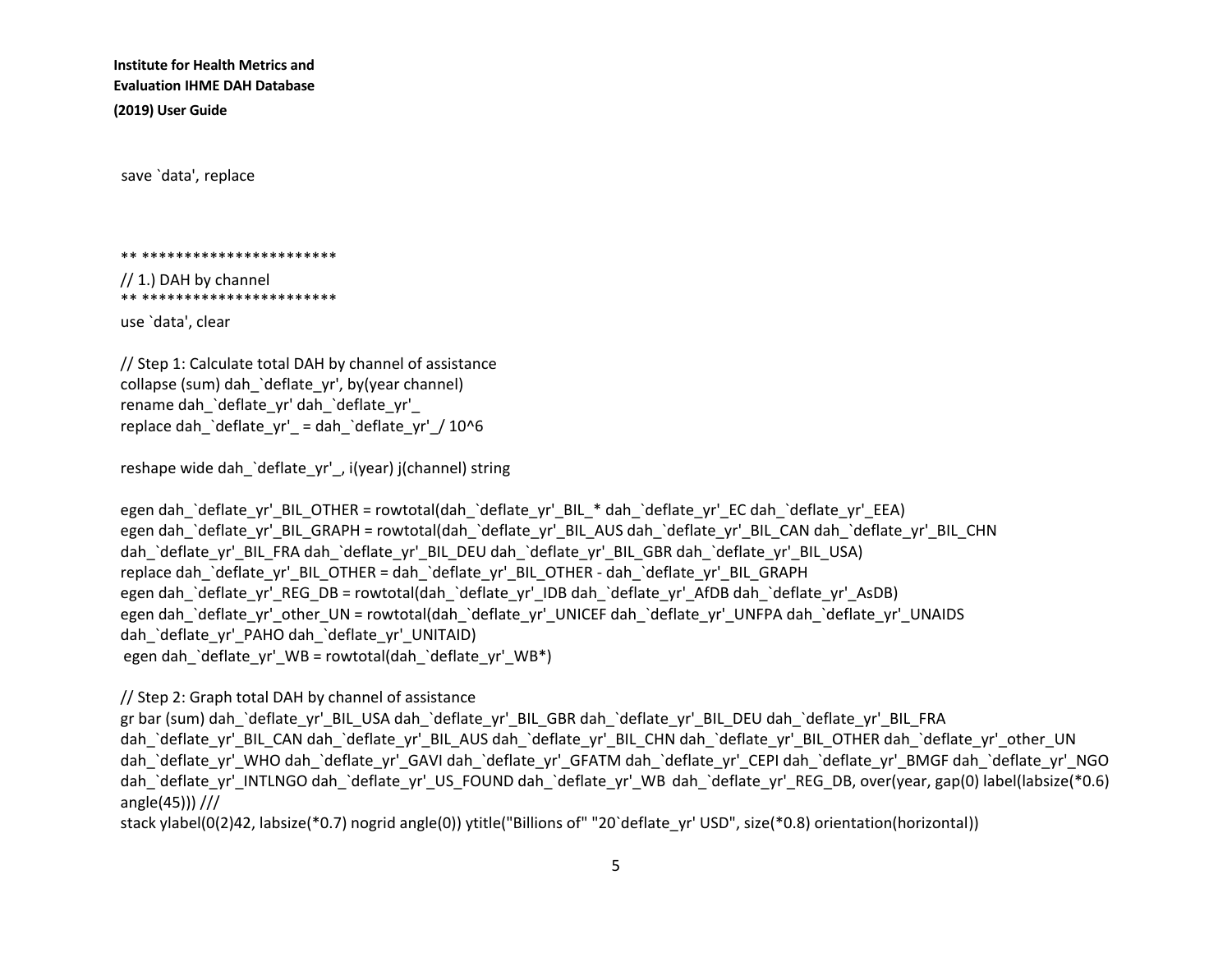graphregion(fcolor(white)) legend(lab(1 "US bilateral") lab(2 "UK bilateral") lab(3 "Germany bilateral") lab(4 "France bilateral") lab(5 "Canada bilateral") lab(6 "Australia bilateral") lab(7 "China bilateral") lab(8 "Other bilateral development agencies") lab(9 "UNICEF, UNFPA, UNAIDS, Unitaid, PAHO") lab(10 "WHO") lab(11 "Gavi") lab(12 "Global Fund") lab(13 "CEPI") lab(14 "Gates Foundation") lab(15 "US NGOs") lab(16 "International NGOs") lab(17 "US foundations") lab(18 "World Bank") lab(19 "Regional development banks") order(19 18 17 16 15 14 13 12 11 10 9 8 7 6 5 4 3 2 1) size(\*0.525) symxsize(2) ///

position(11) colfirst ring(0) region(lcolor(none) fcolor(none))) title( "Development assistance for health by channel of assistance, 1990- 20'deflate\_yr'", size(\*0.6)) bar(1, c(red\*1.2)) bar(2, c(red)) bar(3, c(red\*.7)) bar(4, c(red\*.5)) bar(5, c(red\*0.2)) bar(6, c(erose)) bar(7, c(erose\*.6)) bar(8, c(erose\*0.3)) bar(9, c(ebblue)) bar(10, c(ebblue\*0.6)) bar(11, c(purple\*0.9)) bar(12, c(purple\*0.7)) bar(13, c(purple\*0.3)) bar(14, c(midgreen)) bar(15, c(midgreen\*0.65)) bar(16, c(midgreen\*0.4)) bar(17, c(midgreen\*0.2)) bar(18, c(dkorange\*0.5)) bar(19, c(dkorange\*0.3))

gr export "`OUT'\DAH by channel 1990-2019.pdf"

```
** ***********************
```

```
// 2.) DAH by source
** ***********************
```
use `data', clear

// Step 1: Calculate total DAH by source

collapse (sum) dah\_`deflate\_yr', by(year source) replace dah\_`deflate\_yr' = dah\_`deflate\_yr'/ 10^6 reshape wide dah `deflate\_yr', i(year) j(source) string

egen other public dah `deflate yr' = rowtotal(dah `deflate yr'Austria dah `deflate yr'Belgium dah `deflate yr'Denmark dah `deflate\_yr'Finland dah\_`deflate\_yr'Greece dah\_`deflate\_yr'Ireland dah\_`deflate\_yr'Italy dah\_`deflate\_yr'Korea dah `deflate\_yr'Luxembourg dah `deflate\_yr'New\_Zealand dah\_`deflate\_yr'Portugal dah\_`deflate\_yr'Sweden dah\_`deflate\_yr'Switzerland dah `deflate\_yr'Non\_OECD\_DAC\_countries dah\_`deflate\_yr'Non\_OECD\_DAC\_countries)

// Step 2: Graph total DAH by source

gr bar (sum) dah\_`deflate\_yr'United\_States dah\_`deflate\_yr'United\_Kingdom dah\_`deflate\_yr'Germany dah\_`deflate\_yr'France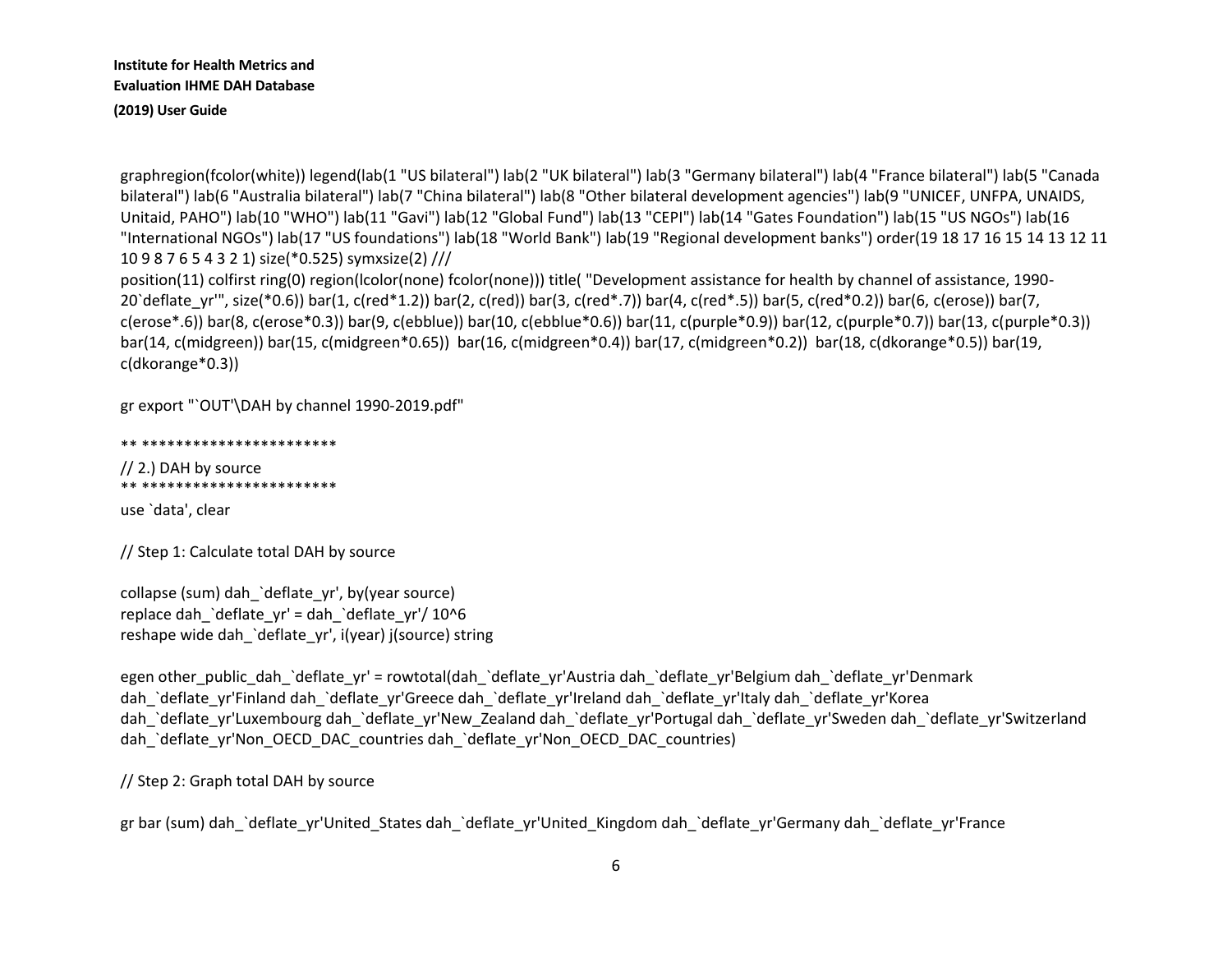dah\_`deflate\_yr'Spain dah\_`deflate\_yr'Norway dah\_`deflate\_yr'Netherlands dah\_`deflate\_yr'Japan dah\_`deflate\_yr'Canada dah `deflate\_yr'Australia dah `deflate\_yr'China other\_public\_dah\_`deflate\_yr' dah\_`deflate\_yr'BMGF dah\_`deflate\_yr'Corporate\_donations dah `deflate\_yr'Private\_other dah\_`deflate\_yr'Debt\_repayments dah\_`deflate\_yr'Other dah\_`deflate\_yr'Unallocable, over(year, gap(0) label(labsize(\*0.6) angle(45))) ///

stack ylabel(0(2)42, labsize(\*0.7) nogrid angle(0)) ytitle("Billions of" "20`deflate\_yr' USD", size(\*0.8) orientation(horizontal)) graphregion(fcolor(white)) legend(lab(1 "United States") lab(2 "United Kingdom") lab(3 "Germany") lab(4 "France") lab(5 "Spain") lab(6 "Norway") lab(7 "Netherlands") lab(8 "Japan") lab(9 "Canada") lab(10 "Australia") lab(11 "China") lab(12 "Other governments") lab(13 "BMGF") lab(14 "Corporate doantions") lab(15 "Other private philanthropy") lab(16 "Debt repayments (IBRD)") lab(17 "Other") lab(18 "Unallocable") order(18 17 16 15 14 13 12 11 10 9 8 7 6 5 4 3 2 1) size(\*0.525) symxsize(2) ///

position(11) colfirst ring(0) region(lcolor(none) fcolor(none))) title( "Development assistance for health by source of funding, 1990- 20'deflate\_yr'", size(\*0.6)) bar(1, c(red)) bar(1, c(red\*1.2)) bar(2, c(red\*0.8)) bar(3, c(red\*0.6)) bar(4, c(red\*0.2)) bar(5, c(gold\*1.2)) bar(6, c(gold)) bar(7, c(gold\*0.6)) bar(8, c(gold\*0.2)) bar(9, c(erose\*0.8)) bar(10, c(erose\*0.6)) bar(11, c(erose\*0.4)) bar(12, c(erose\*0.2)) bar(13, c(midgreen\*0.8)) bar(14, c(midgreen\*0.6)) bar(15, c(midgreen\*0.4)) bar(16, c(orange\*0.8)) bar(17, c(gs8)) bar(18, c(gs12))

gr export "`OUT'\DAH by source 1990-2019.pdf" \*\* \*\*\*\*\*\*\*\*\*\*\*\*\*\*\*\*\*\*\*\*\*\*\*

// 3.) Recipient country totals \*\* \*\*\*\*\*\*\*\*\*\*\*\*\*\*\*\*\*\*\*\*\*\*\*

use `data', clear

// Calculate total DAH by recipient country

collapse (sum) dah\_`deflate\_yr', by(recipient\_country recipient\_isocode year) sort recipient country year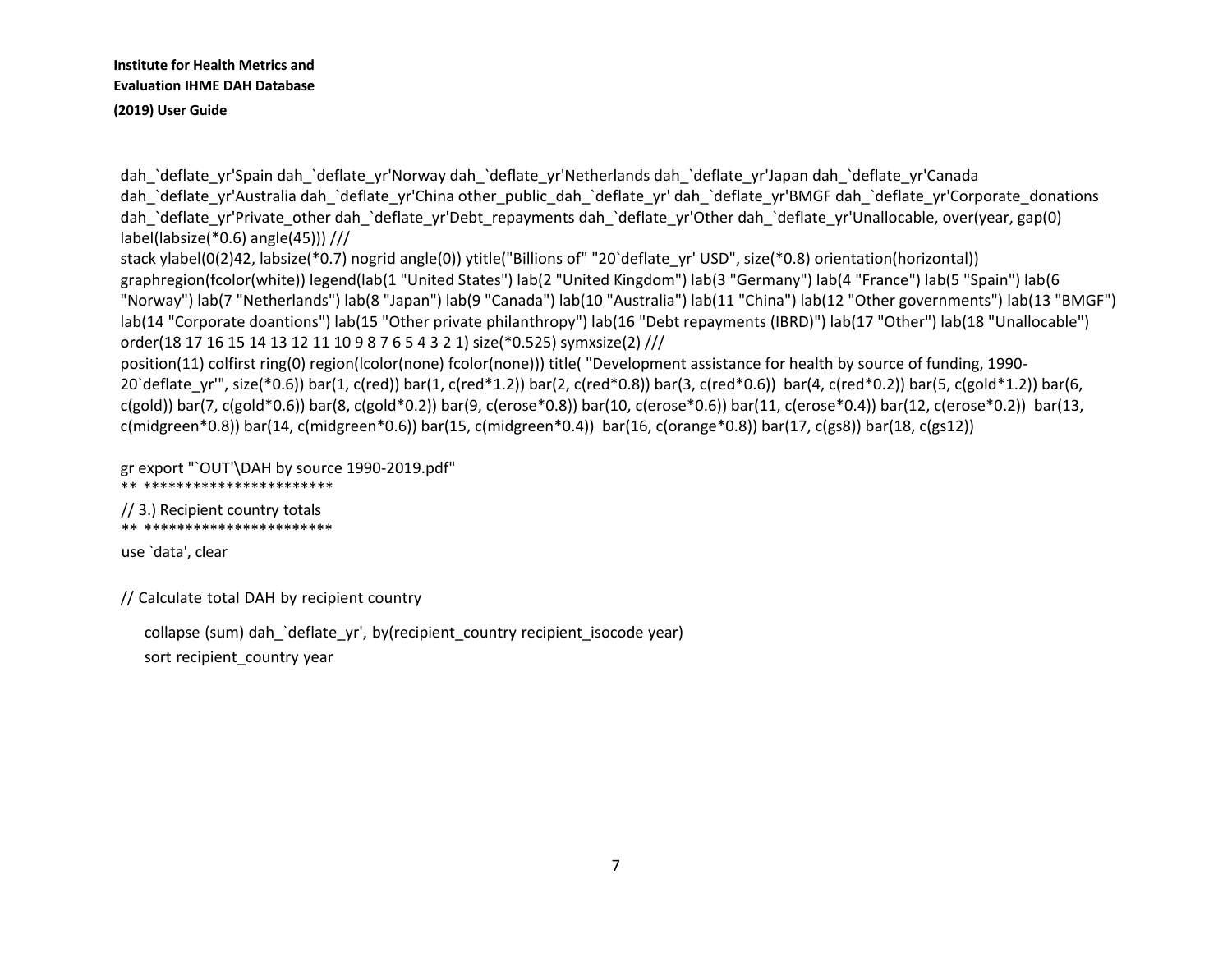# **Part 3: Variable descriptions and values**

| <b>Variable Name</b>                   | <b>Description</b>                                                                                                                                          | <b>Admissible Value</b>                                   |
|----------------------------------------|-------------------------------------------------------------------------------------------------------------------------------------------------------------|-----------------------------------------------------------|
| year                                   | Disbursement year                                                                                                                                           | $1990 - 2019$                                             |
| source                                 | Denotes source                                                                                                                                              | See Appendix A                                            |
| channel                                | Channel of funding                                                                                                                                          | See Appendix B                                            |
| recipient_isocode<br>recipient_country | Recipient country's ISO 3-digit code<br>and country name (form used by<br>IHME)                                                                             | See Appendix A                                            |
| gbd_location_id                        | Recipient country's Global Burden of<br>Disease location ID                                                                                                 | $\overline{\phantom{a}}$                                  |
| wb_regioncode                          | Recipient country's World Bank<br><b>Region Code</b>                                                                                                        | See Appendix C                                            |
| wb_location_id                         | Recipient country's World Bank<br>Region ID                                                                                                                 | See Appendix C                                            |
| gbd_region                             | Recipient country's Global Burden of<br>Disease region                                                                                                      | See Appendix D                                            |
| gbd_region_id                          | Recipient country's Global Burden of<br>Disease region ID                                                                                                   | $\overline{\phantom{a}}$                                  |
| gbd_superregion                        | Recipient country's Global Burden of<br>Disease super-region                                                                                                | See Appendix E                                            |
| gbd_superregion_id                     | Recipient country's Global Burden of<br>Disease super-region ID                                                                                             | $\overline{\phantom{a}}$                                  |
| elim_ch                                | Binary indicator to tag transfers<br>between channels that are captured<br>elsewhere in the database                                                        | 1= drop to avoid double<br>counting, $0 = Do$ not<br>drop |
| prelim_est                             | Binary indicator to tag estimates<br>based on preliminary data that may<br>change in future editions (used<br>predominantly for 2018 and 2019<br>estimates) | 1= Preliminary Estimate,<br>0= Final estimate             |
| dah_19                                 | Total funds for health disbursed from<br>source to channel to recipient country                                                                             |                                                           |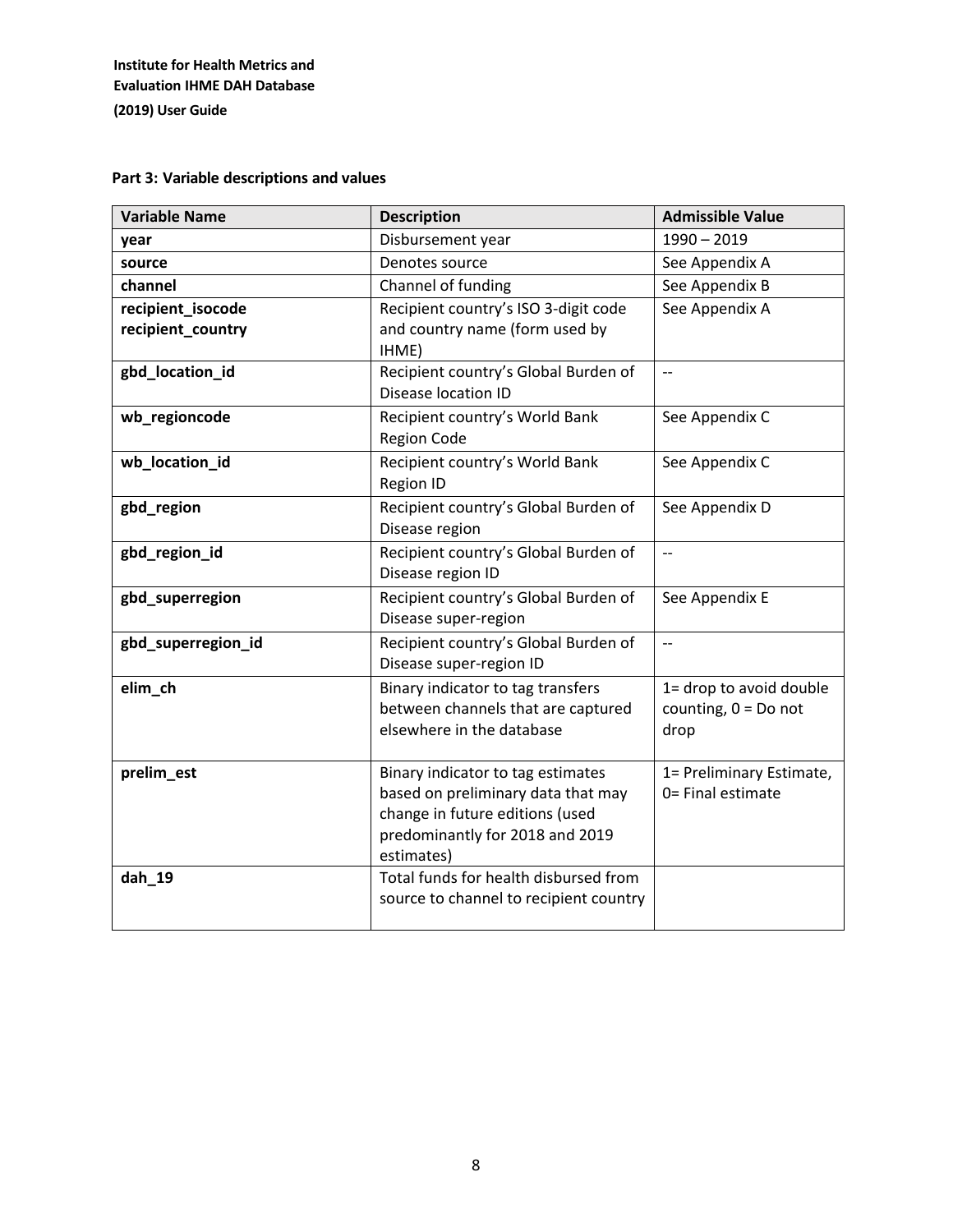| <b>Variable Name</b>             | <b>Description</b>                                                     | <b>Admissible Value</b>  |
|----------------------------------|------------------------------------------------------------------------|--------------------------|
| hiv_dah_19                       | Funds for health disbursed from                                        |                          |
| hiv_care_dah_19 hiv_ct_dah_19    | source to channel to recipient country                                 |                          |
| hiv_hss_other_dah_19             | for HIV/AIDS, disaggregated by care                                    |                          |
| hiv_hss_hrh_dah_19               | and support, counseling & testing,                                     |                          |
| hiv_treat_dah_19hiv_ovc_dah_19   | other health system strengthening,                                     |                          |
| hiv_pmtct_dah_19                 | human resources, treatment, orphans                                    |                          |
| hiv_prev_dah_19                  | & vulnerable children, prevention of                                   |                          |
| hiv_amr_dah_19                   | mother to child transmission,                                          |                          |
| hiv_other_dah_19                 | prevention, drug resistance, and                                       |                          |
|                                  | other.                                                                 |                          |
|                                  | Funds for health disbursed from                                        | $\overline{a}$           |
| mal_dah_19                       | source to channel to recipient country                                 |                          |
| mal_comm_con_dah_19              | for malaria, disaggregated by                                          |                          |
| mal_con_nets_dah_19              | community outreach, bednets, indoor                                    |                          |
| mal_con_irs_dah_19               | spraying, other control, diagnosis,                                    |                          |
| mal_con_oth_dah_19               | other health system strengthening,                                     |                          |
| mal_diag_dah_19                  | human resources, treatment, drug                                       |                          |
| mal_hss_other_dah_19             | resistance, and other                                                  |                          |
| mal_hss_hrh_dah_19               |                                                                        |                          |
| mal_treat_dah_19                 |                                                                        |                          |
| mal_amr_dah_19                   |                                                                        |                          |
| mal_other_dah_19                 |                                                                        |                          |
| rmh_dah_19                       | Funds for health disbursed from                                        | $\overline{\phantom{a}}$ |
| rmh_fp_dah_19                    | source to channel to recipient country                                 |                          |
| rmh_hss_other_dah_19             | for reproductive and maternal health,                                  |                          |
| rmh_hss_hrh_dah_19               | disaggregated by family planning,                                      |                          |
| rmh_mh_dah_19                    | other health system strengthening,                                     |                          |
| rmh_other_dah_19                 | human resources, other maternal                                        |                          |
|                                  | health, and other                                                      |                          |
|                                  | Funds for health disbursed from                                        |                          |
| nch_dah_19                       |                                                                        | $-$                      |
| nch_cnn_dah_19<br>nch_cnv_dah_19 | source to channel to recipient country                                 |                          |
| nch_hss_hrh_dah_19               | for newborn and child health,<br>disaggregated by nutrition, vaccines, |                          |
| nch_hss_hrh_dah_19               | other health system strengthening,                                     |                          |
| nch_other_dah_19                 | human resources, and other                                             |                          |
|                                  |                                                                        |                          |
| ncd_dah_19                       | Funds for health disbursed from                                        | $\overline{\phantom{a}}$ |
| ncd_mental_dah_19                | source to channel to recipient country                                 |                          |
| ncd_hss_other_dah_19             | for non-communicable diseases,                                         |                          |
| ncd_hss_hrh_dah_19               | disaggregated by mental health,                                        |                          |
| ncd_tobac_dah_19                 | other health system strengthening,                                     |                          |
| ncd_other_dah_19                 | human resources, tobacco initiatives,                                  |                          |
|                                  | and other                                                              |                          |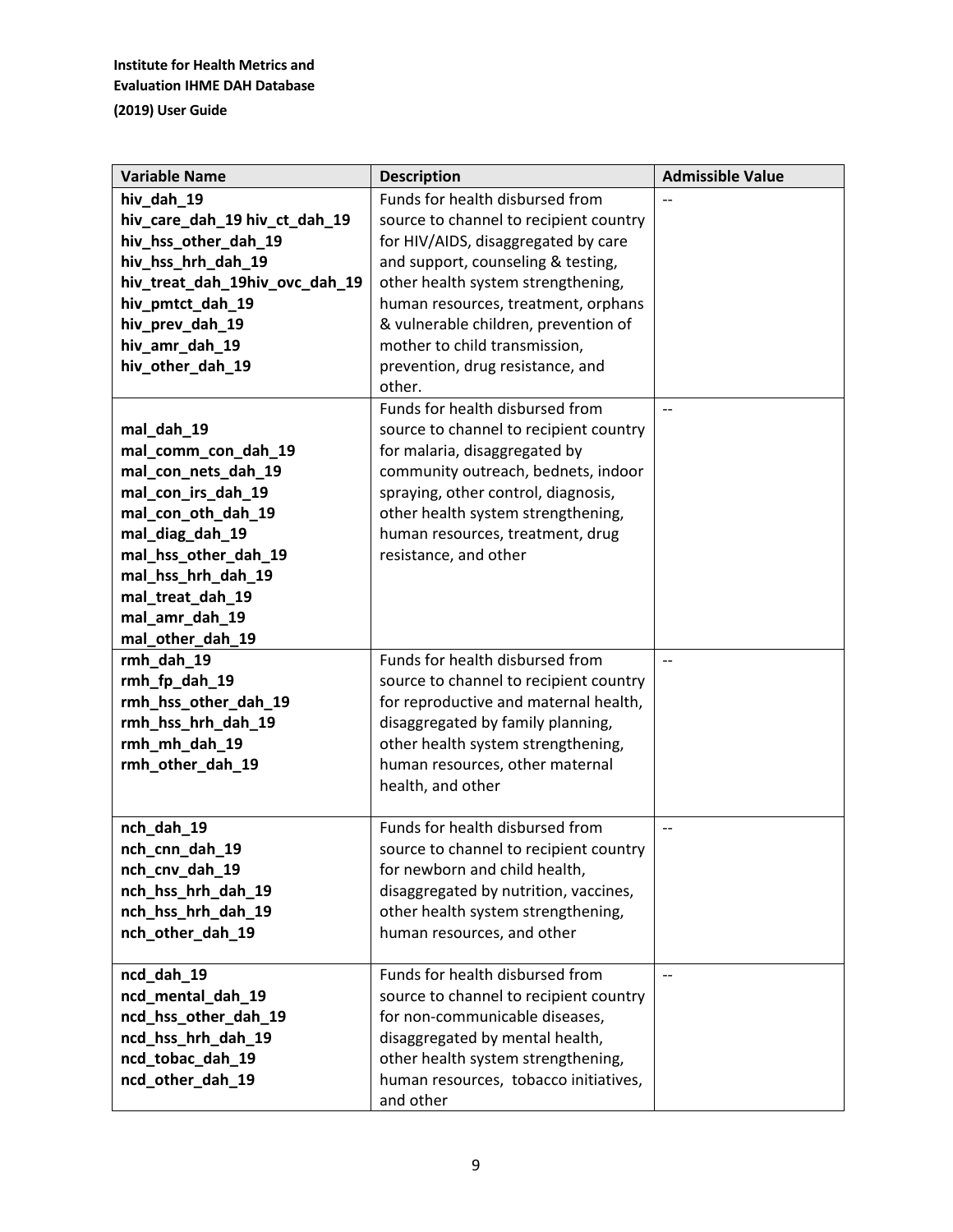| <b>Variable Name</b>  | <b>Description</b>                      | <b>Admissible Value</b>  |
|-----------------------|-----------------------------------------|--------------------------|
| oid_dah_19            | Funds for health disbursed from         |                          |
| oid_hss_other_dah_19  | source to channel to recipient country  |                          |
| oid_hss_hrh_dah_19    | for other infectious diseases,          |                          |
| oid_ebz_dah_19        | disaggregated by other health system    |                          |
| oid zika dah 19       | strengthening, human resources,         |                          |
| oid_amr_dah_19        | Ebola, Zika, antimicrobial resistance,  |                          |
| oid_other_dah_19      | and other                               |                          |
|                       |                                         |                          |
| tb_dah_19             | Funds for health disbursed from         | $\overline{\phantom{a}}$ |
| tb_diag_dah_19        | source to channel to recipient country  |                          |
| tb_hss_other_dah_19   | for tuberculosis, disaggregated by      |                          |
| tb_hss_hrh_dah_19     | diagnosis, other health system          |                          |
| tb_treat_dah_19       | strengthening, human resources,         |                          |
| tb_amr_dah_19         | treatment, drug resistance, and other   |                          |
| tb_other_dah_19       |                                         |                          |
| swap_hss_total_dah_19 |                                         | $-$                      |
| swap_hss_hrh_dah_19   | Funds for health disbursed from         |                          |
| swap_hss_pp_dah_19    | source to channel to recipient country  |                          |
| swap_hss_other_dah_19 | for health systems strengthening and    |                          |
|                       | sector-wide approaches,                 |                          |
|                       | disaggregated by human resources,       |                          |
|                       | pandemic preparedness, and other        |                          |
| other_dah_19          |                                         | $\overline{\phantom{a}}$ |
|                       | Funds for health distributed from       |                          |
|                       | source to channel to recipient country  |                          |
|                       | for which we have health focus area     |                          |
|                       | information but which is not            |                          |
|                       | identified as being allocated to any of |                          |
|                       | the other health focus areas listed     |                          |
| unalloc_dah_19        |                                         |                          |
|                       | Funds for health disbursed from         |                          |
|                       | source to channel to recipient country  |                          |
|                       | for which we have no health focus       |                          |
|                       | area information                        |                          |
|                       |                                         |                          |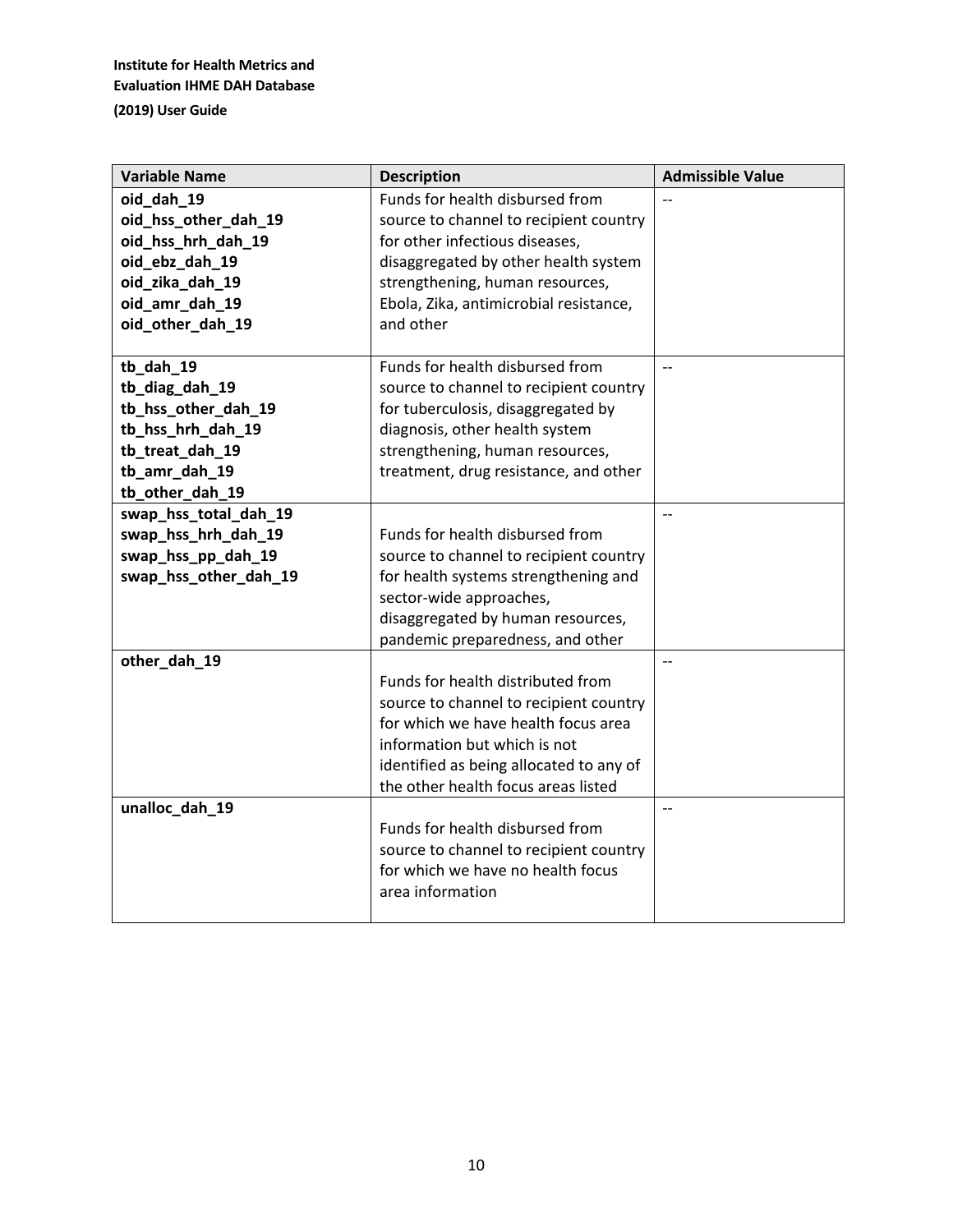| Contribution from the Bill & Melinda Gates<br>Foundation                                                                       |
|--------------------------------------------------------------------------------------------------------------------------------|
| Private sector in-kind contributions to NGOs                                                                                   |
| Debt repayments (World Bank)                                                                                                   |
| Public sector funds from other OECD DAC<br>countries including Czech Republic, Hungary,<br>Iceland, Poland, Slovakia, Slovenia |
| Public sector funds from countries not in the<br>OECD Development Assistance Committee (DAC)<br>(national treasuries)          |
| Interest, transfer of funds, refunds, miscellaneous<br>income earned by channel                                                |
| Private sector financial contributions (includes<br>corporations, foundations, individuals, etc.)                              |
| Unspecified donor sector                                                                                                       |
| Public sector funds (national treasuries)                                                                                      |
|                                                                                                                                |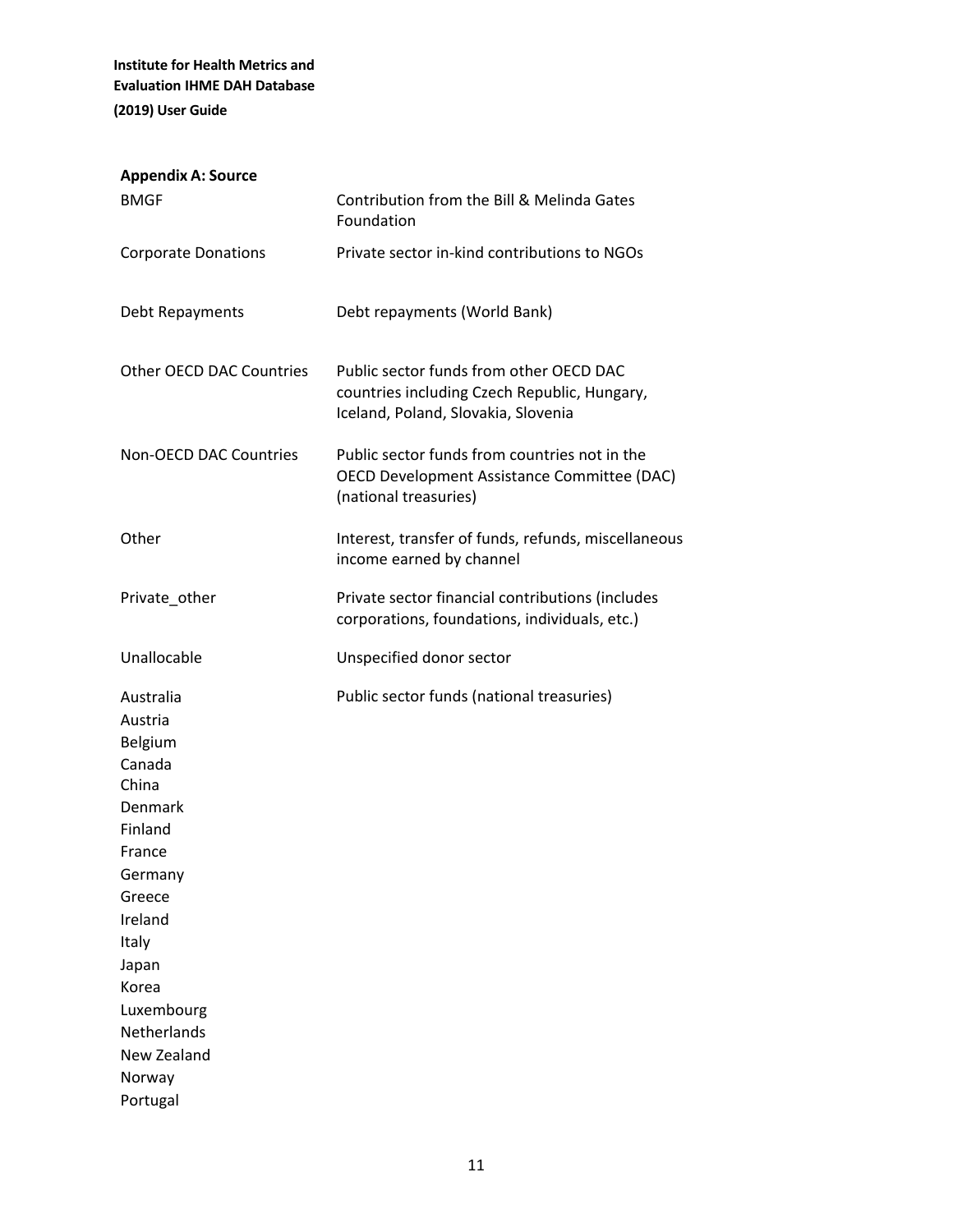Spain Sweden Switzerland United Kingdom United States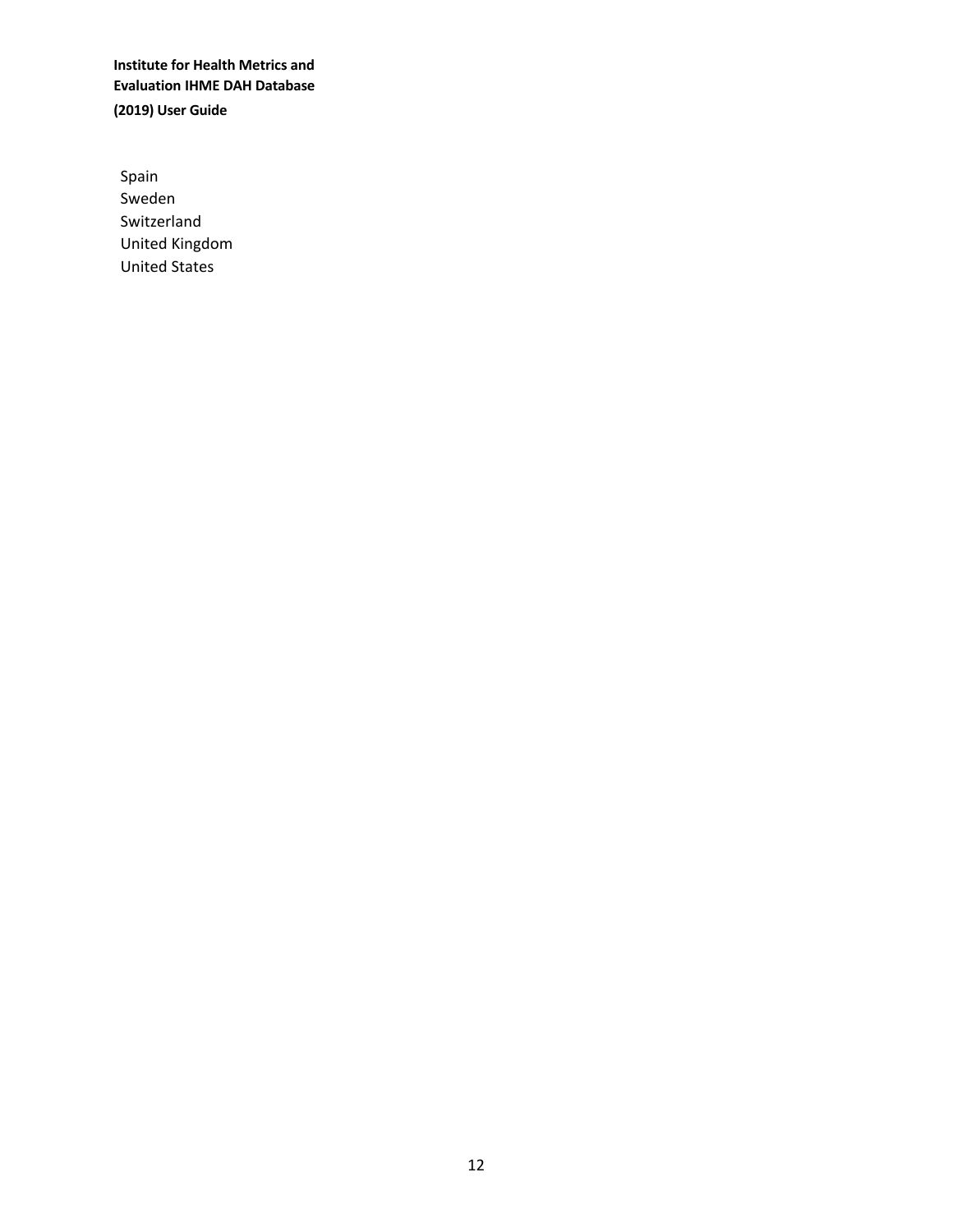# **Appendix B: Channels of funding Bilateral agencies:**

| BIL_ARE           | <b>United Arab Emirates</b> |
|-------------------|-----------------------------|
| BIL_AUS Australia |                             |
| BIL_AUT Austria   |                             |
| BIL_BEL Belgium   |                             |
| BIL_CAN Canada    |                             |
|                   | BIL_CHE Switzerland         |
| BIL_CHN China     |                             |
|                   | BIL_DEU Germany             |
|                   | BIL_DNK Denmark             |
| BIL_ESP Spain     |                             |
| BIL_FIN Finland   |                             |
| BIL FRA France    |                             |
|                   | BIL_GBR United Kingdom      |
| BIL_GRC Greece    |                             |
| BIL_IRL Ireland   |                             |
| BIL_ITA Italy     |                             |
| BIL_JPN Japan     |                             |
| BIL KOR Korea     |                             |
|                   | BIL_LUX Luxembourg          |
|                   | BIL NLD Netherlands         |
| BIL_NOR Norway    |                             |
|                   | BIL NZL New Zealand         |
| BIL_PRT Portugal  |                             |
| BIL_SWE Sweden    |                             |
|                   | BIL_USA United States       |
|                   |                             |

# **Multilateral agencies:**

| EC                                  | <b>European Commission</b>                             |
|-------------------------------------|--------------------------------------------------------|
| <b>EEA</b>                          | European Economic Area                                 |
| <b>Public-private partnerships:</b> |                                                        |
| GAVI                                | Gavi, the Vaccine Alliance                             |
| <b>GFATM</b>                        | Global Fund to Fight AIDS, Tuberculosis, and Malaria   |
| <b>CEPI</b>                         | <b>Coalition for Epidemic Preparedness Innovations</b> |

## **Development banks:**

| AfDB | African Development Bank |
|------|--------------------------|
| AsDB | Asian Development Bank   |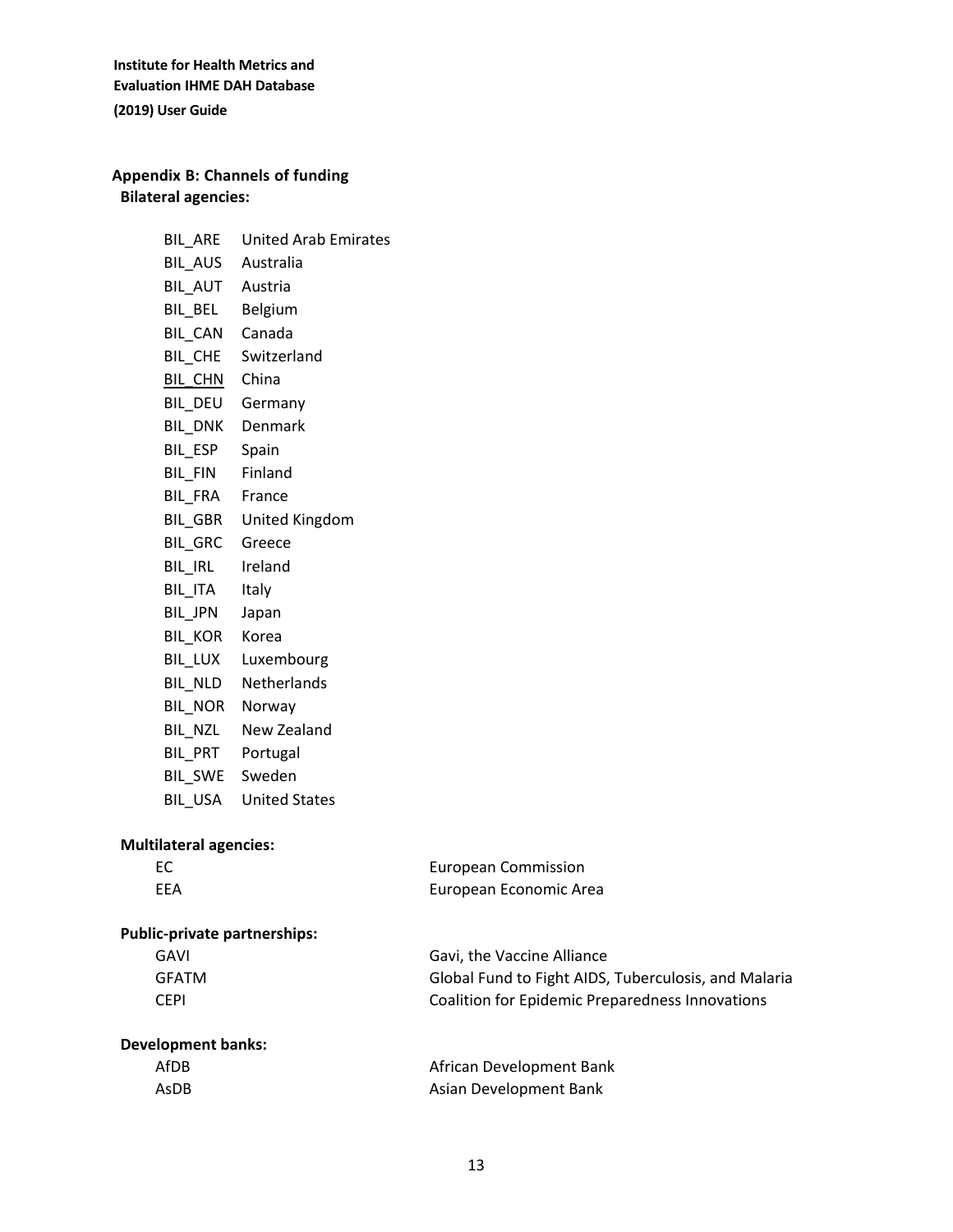| <b>IDB</b> | Inter-American Development Bank                                   |
|------------|-------------------------------------------------------------------|
| WB IBRD    | World Bank, International Bank for Reconstruction and Development |
| WB IDA     | World Bank, International Development Association                 |

## **NGOs and foundations:**

| <b>BMGF</b> | <b>Bill &amp; Melinda Gates Foundation</b> |
|-------------|--------------------------------------------|
| INTLNGO     | International NGOs                         |
| NGO         | US NGOS                                    |
| US FOUND    | US Foundations                             |

# **UN agencies:**

| PAHO    | Pan American Health Organization           |
|---------|--------------------------------------------|
| UNAIDS  | Joint United Nations Programme on HIV/AIDS |
| UNFPA   | United Nations Population Fund             |
| UNICEF  | United Nations Children's Fund             |
| UNITAID | Unitaid                                    |
| WHO     | World Health Organization                  |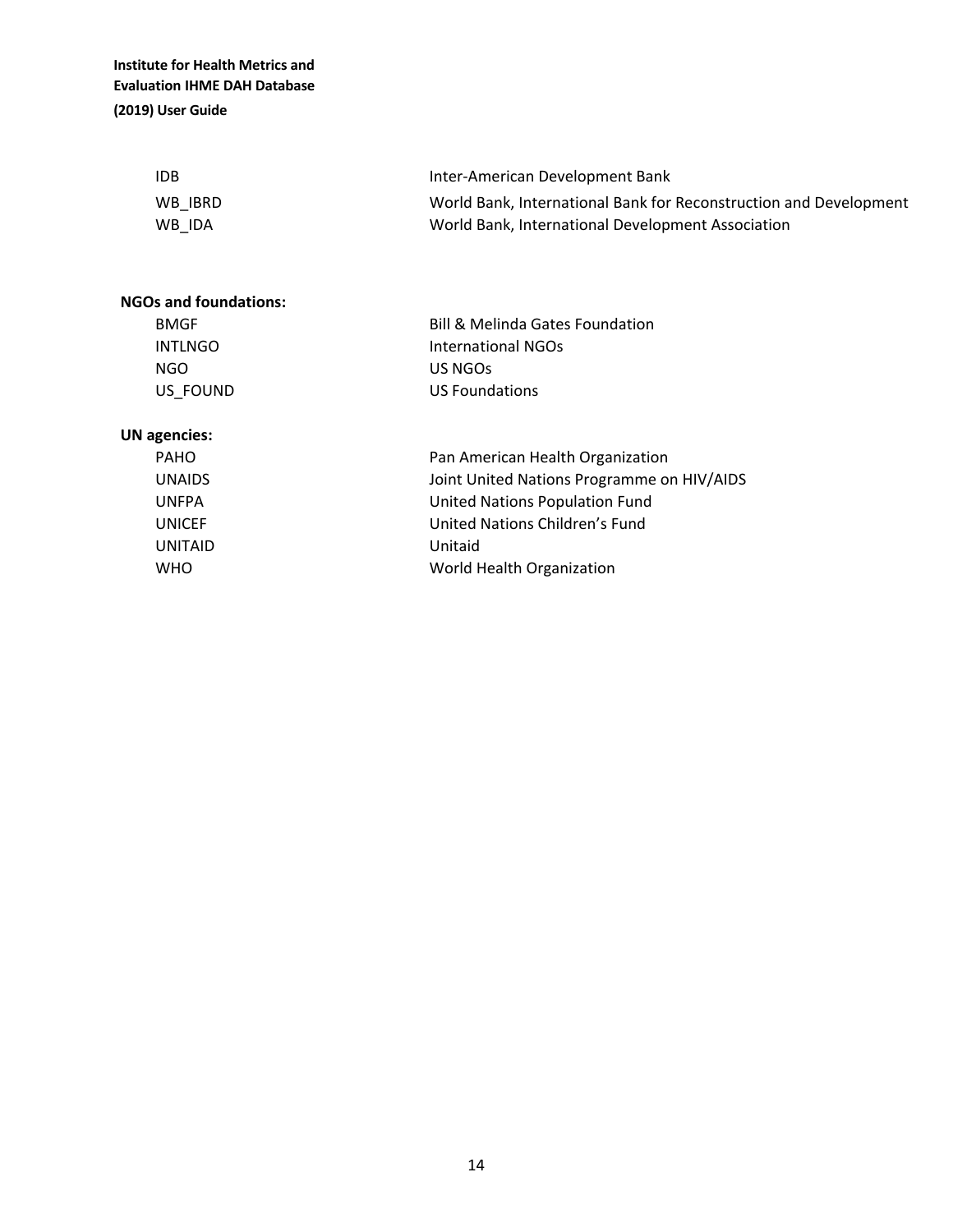# **Appendix C: World Bank Region Codes**

| <b>Region code</b> | <b>Region name</b>             |
|--------------------|--------------------------------|
| <b>EAP</b>         | <b>East Asia and Pacific</b>   |
| ECA                | <b>Europe and Central Asia</b> |
| LAC                | Latin America and Caribbean    |
| MNA                | North Africa and Middle East   |
| NA.                | Unallocable/Unspecified        |
| <b>SAS</b>         | South Asia                     |
| <b>SSA</b>         | Sub-Saharan Africa             |
| WLD                | Global                         |
|                    |                                |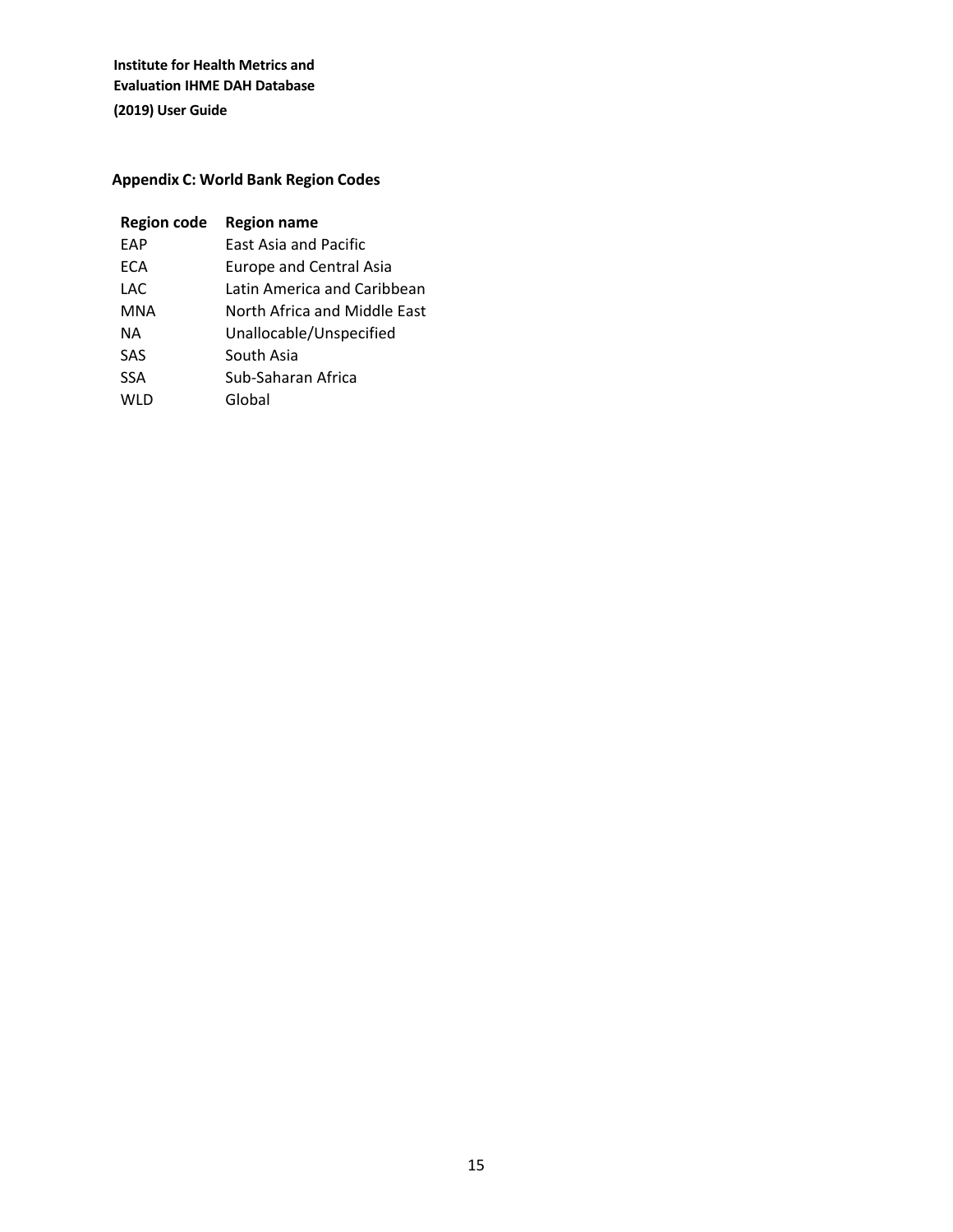### **Appendix D: Global Burden of Disease Regions**

Asia Pacific, high-income Asia, Central Asia, East Asia, South Asia, Southeast Caribbean Europe, Central Europe, Eastern Europe, Western Global Latin America, Andean Latin America, Central Latin America, Southern Latin America, Tropical North Africa/Middle East Oceania Sub-Saharan Africa, Central Sub-Saharan Africa, Eastern Sub-Saharan Africa, Southern Sub-Saharan Africa, Western Unallocated/Unspecified